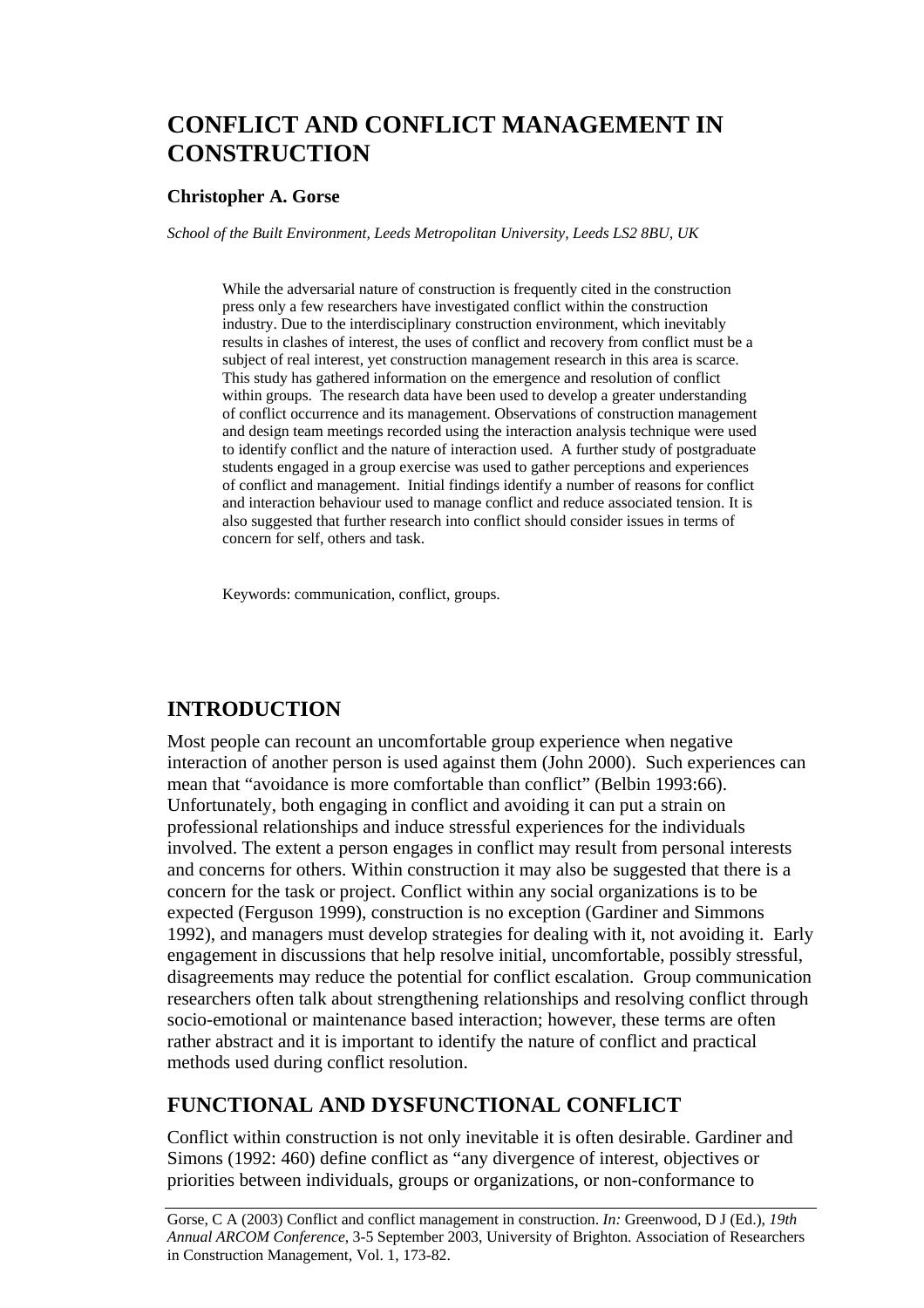requirements of a task, activity or process." Conflict can be natural, functional and constructive or unnatural, dysfunctional, destructive and unproductive. Functional conflict results from challenges, disagreements and arguments relating to tasks, roles, processes and functions, this type of conflict often involves detailed discussion of relevant issues. Functional conflict is often beneficial, helping to expose problems, reduce risks, integrate ideas, produce a range of solutions, develop understanding, evaluate alternatives and improve solutions (Emmitt and Gorse 2003). The occurrence of functional conflict also results in tension, and if this tension is not defused it can build up and threaten relationships (Gorse 2002). However, if functional conflict is amicably resolved, the success achieved from working through the conflict can strengthen relationships (Loosemore 1996).

With some episodes of conflict it is difficult to identify a rational purpose. Unnatural conflict is where a participant enters into the encounter intending the destruction or disablement of the other. Personal insults, criticism that boost self-ego and comments that lack regard for others feelings are often described as dysfunctional. Such conflict is not aimed at improving task performance.

Indicators that conflict has become unproductive include (O'Neil 2002): Conflict becomes personal; conflict increases with each meeting rather than reduces; communications become one way; parties become entrenched and will not accommodate alternative views; and the conflict becomes a major issue – incurs costs and delays activities. Ultimately, the completion of construction projects relies on cooperation between multidisciplinary teams and as disagreements are to be expected managers must attempt develop appropriate mechanisms for dealing with conflict.

## **CONFLICT EMERGENCE AND DEVELOPMENT**

Conflict has been found to develop in multidisciplinary building teams as the group members discover their team objectives and then attempt to enforce them on others, attempting to change other peoples beliefs or actions (Wallace 1987). Conflict may also occur due to a failure to develop and manage expectations. For example, the inexperience of some clients means that they need to be carefully taken through the construction process. Where problems emerge and decisions need to be made clients require unbiased and balanced information about the choices. Unfortunately, the information offered to clients from different professionals is often inconsistent and confusing. Even though professionals may offer the same service they tend to concentrate on aspects closely associated with their profession, training and experience (Gameson 1992).

A level of conflict in construction can be anticipated. Gardiner and Simmon's (1992) research identified that conflict occurred at all stages in the construction process. The reasons for conflict emerging and situations where conflict tended to occur included poor briefing and coordination, lack of experience in situations, difficulty in arriving at a consensus, failure to take on board opinions, design errors and omission, design failing to meet specification, construction failing to meet design requirements, difficulty in obtaining formal approval of decisions, difficulty in clients interpreting drawings, quality of work less than expected, exceeding project duration and budget, building functional problems, internal politics, conflict in loyalty, different levels of change control, by-passing single point of contact, different emphasis on project, difficulty in managing professional group interfaces and the use and misuse of standard documents and contracts. Conflict reported by Gardiner and Simmon focuses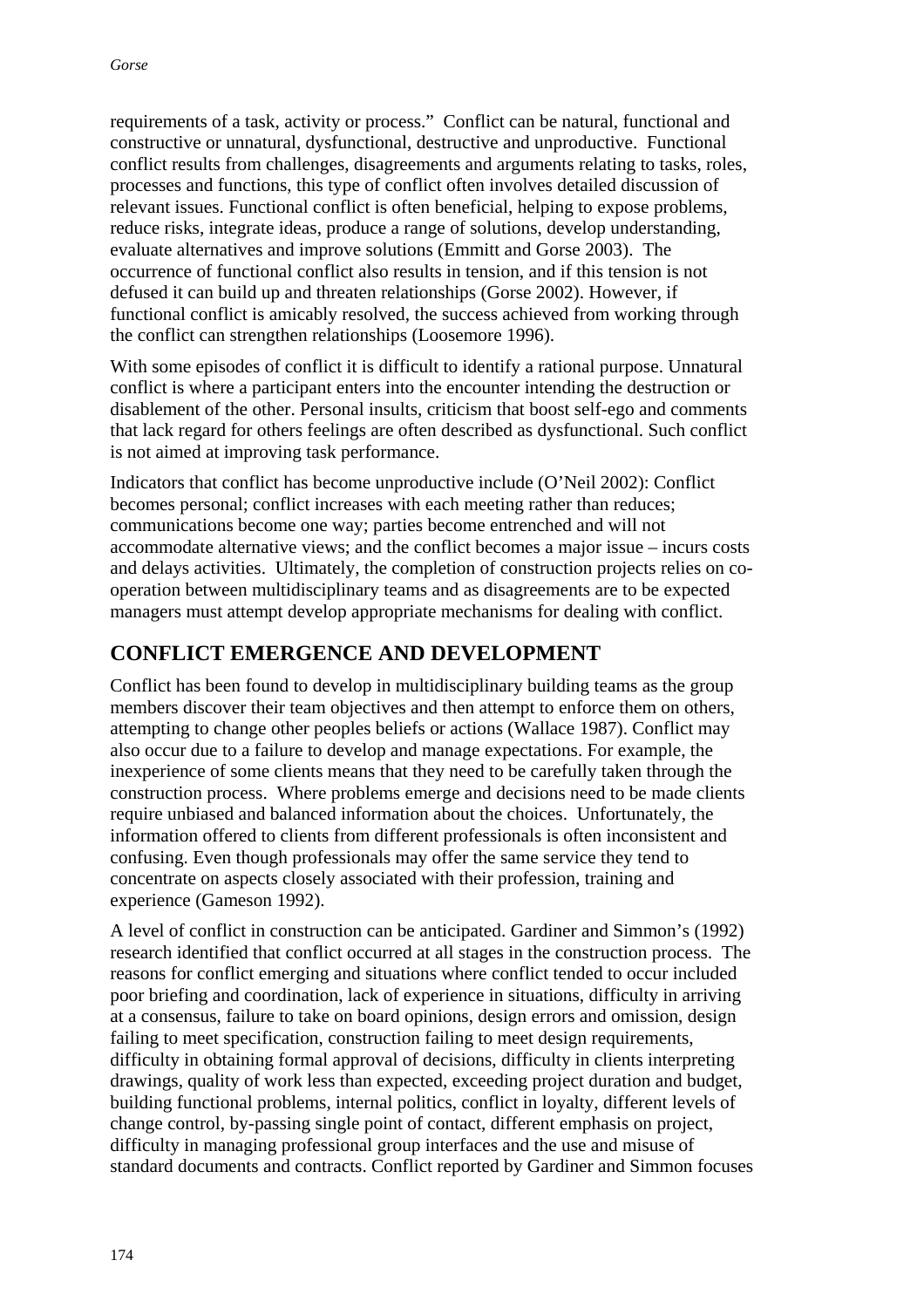predominantly on construction tasks which are undertaken by, or affect, multiple parties. The different priorities and agenda of the individuals and the different teams feature strongly in this research. However, the aspects reported manifest from very different situations.

## **CONFLICT AND CHANGE**

Change in construction results in additional work. Conflict may emerge as parties attempt to avoid undertaking additional or alternative work (Wallace 1987). Loosemore (1996) demonstrated that change in the construction process often leads to conflict; however, Gardiner and Simmons (1992) found that conflict could also lead to change. The conflict / change process may become cyclic. In successful conflict management processes it is to be expected that conflict and change cycles will occur a number of times (Emmitt and Gorse 2003). For the process to be successful parties need to be sufficiently satisfied with the resulting changes so that the working relationship can continue.

## **MANAGING CONFLICT**

Most management models work on the principle that people perform their duties with a level of concern for their self and a concern for their product, for example, Blake and Moulton's (1964) approach to management strategies (the managerial grid). Pruitt and Rubin (1986) suggest that this concept has been adapted for conflict management by replacing concern for product with concern for others. Using these two simple dimensions various approaches to conflict management have been categorized (see Figure 1).



**Figure 1**: Conflict handling styles (adapted from Kilmann & Thomas, 1975; Thomas 1976; Rahim, 1983)

There is an argument that each of the conflict management styles has a useful purpose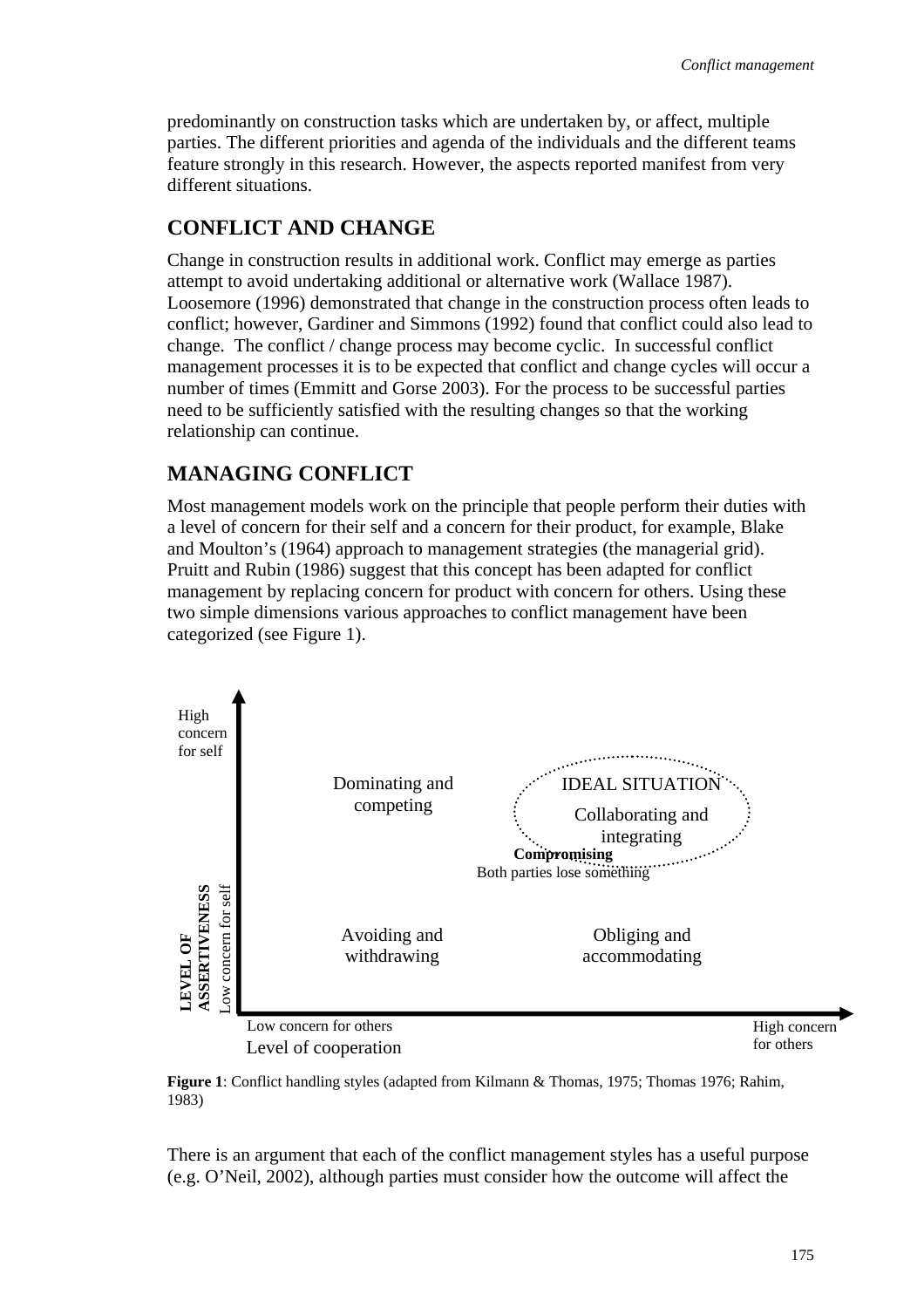working relationship. In sort-term one off ventures, where the risk of having to work with another person is minimal, the most profitable strategy may be to dominate discussions ensuring that everything falls to an individual's favour. Such strategies may result in a bad reputation, exclusion from further projects, or legal disputes. The use of the different conflict management strategies with a goal of finding a solution that benefits all offers the optimum strategy. There is a time and place for each of the processes, but to maintain relationships with clients and supplies managers must balance concern for themselves and others, pushing negotiations towards the ideal position.

## **CONFLICT MANAGEMENT AND CONSTRUCTION**

Loosemore *et al..* (2000) claims that construction professionals should be encouraged to engage in functional conflict and that an indiscriminate attempt to reduce conflict in construction incurs an opportunity-cost for clients and professionals. Loosemore *et al.* (2000) research, which focused on the construction phase and conflict between the contractor and architect, and contractor and subcontractor, found that the contractors' attitudes were receptive to functional conflict, although not as strongly as originally thought. The findings suggest that most conflicts were managed by exploring alternative solutions, different perspective, and encouraging all participants to engage in discussions and co-operate. Such behaviours were believed to be most likely to result in win-win solutions. However, a considerable proportion of the conflicthandling styles used by the construction managers were not considered to offer such positive benefits. Too much emphasis on compromising, and obliging by the site manager restricted the potential development of mutually beneficial solutions. While site managers are often considered to be uncooperative and lacking concern for others, the style of conflict management that was least used was the dominating style, which places concern for self before others.

The conflict management behaviour observed by Loosemore *et al.* is not uncommon in work groups. Work by Farmer and Roth (1998) who examined a range of student and work-groups found that the most common conflict management strategy used was collaboration (integration), followed by accommodation (obliging), compromise, competing and the least used style was avoiding. While many anecdotal reports suggest that the construction industry is adversarial, much of the research suggests that the way conflict is handled is rather typical; however, the research also shows that there is considerable room for improving conflict management. There is a need to delve deeper into the occurrence of conflict and the different approaches to managing it.

## **FIRST STUDY: RESEARCH METHOD**

The first study examined the interaction data collected by Gorse (2002) during management and design team meetings. The data from observations of 36 meetings were collected using the Bales (1950) Interaction Process Analysis method. This method categorizes communication under 12 categories, six task based or six socioemotional. The six socio-emotional categories are further divided into three levels of positive and negative interaction (see Figure x). It is the negative socio-emotional categories and occurrences that surround such acts that this study focuses on. Further information on the method can be found in Gorse's (2002) initial study. The method provides useful data on the level of conflict occurring and the types of communication act associated with conflict and those act used to prevent conflict escalation.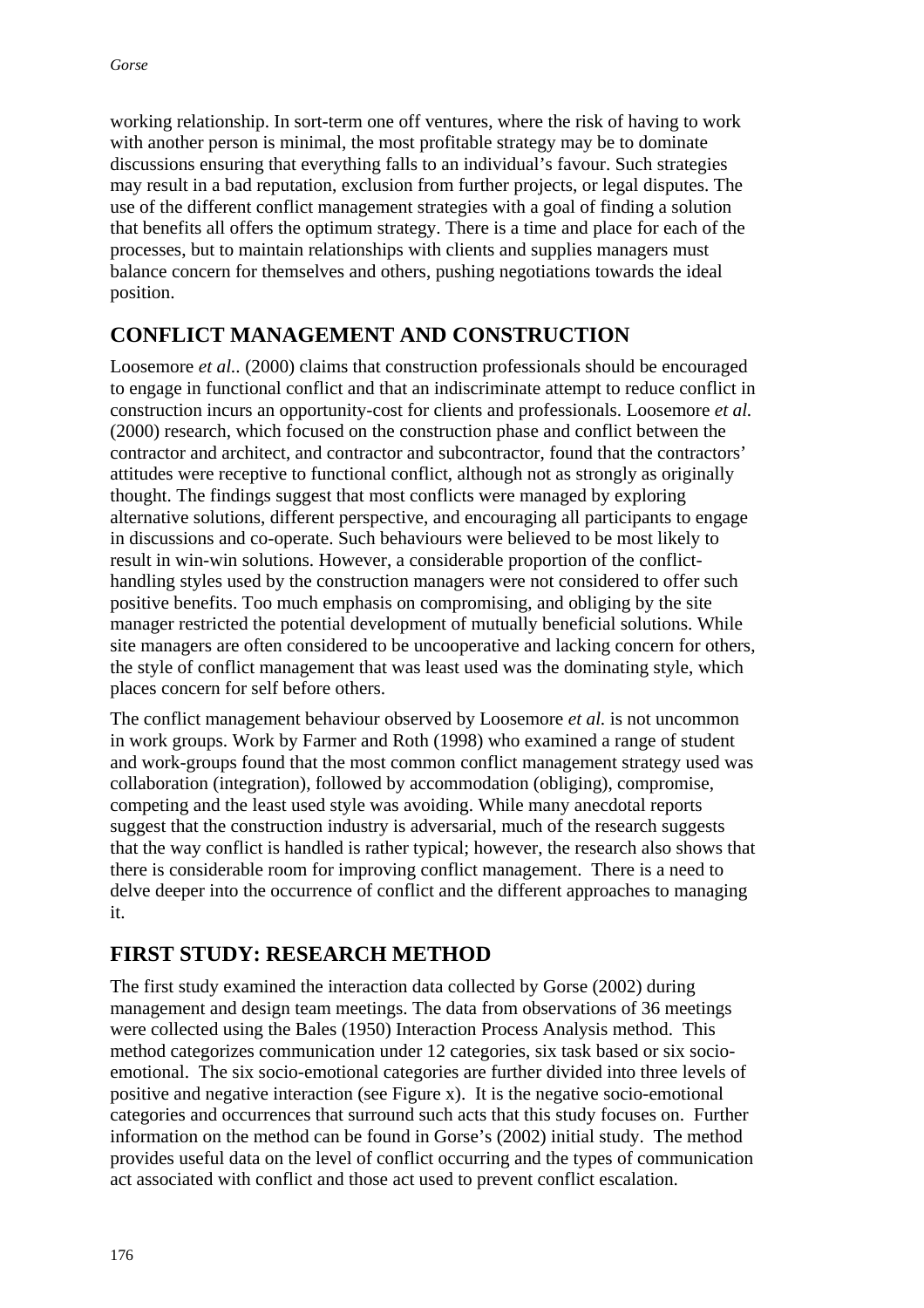#### **Interaction Results**

The following table shows the number and percentage of all of the communication acts observed during the meetings. The negative socio-emotional acts provide an indication of disagreement and conflict occurring within the meetings. The occurrence of conflict was low only accounting for 3% of communication acts observed; however, the study also found that when negative acts were used it had a noticeable effect on group members. The normal, almost passive, nature of the meetings would change, with all the members of the group showing increased interest in the discussion. Members became more alert, were less distracted by occurrences outside the meeting room, they stopped reading their own notes and focused in on the discussion. Engaging the attention of all parties in a meeting may be a powerful attribute of the conflict process.

**Table 1**: Observations of 36 management and design team meetings. Communication acts observed using Bales (1950) IPA

|                                                           | `otal                      |               |
|-----------------------------------------------------------|----------------------------|---------------|
|                                                           | No. of communication acts. | $\frac{6}{9}$ |
| <b>Positive socio-emotional acts</b>                      |                            |               |
| 1. Shows solidarity: gives help                           | 18                         | $\theta$      |
| 2. Shows tension release: jokes, laughs                   | 193                        |               |
| 3. Agrees: shows acceptance, understands                  | 978                        |               |
| Gives task-based communication acts                       |                            |               |
| 4. Gives suggestion: direction                            | 2776                       | 18            |
| 5. Gives opinion: offers evaluation, analysis             | 4060                       | 27            |
| 6. Gives orientation: information, clarifies              | 4303                       | 29            |
| <b>Requests task-based communication acts</b>             |                            |               |
| 7 Asks for orientation: information                       | 1042                       |               |
| 8 Asks for opinion: evaluation, analysis                  | 609                        |               |
| 9 Asks for suggestion: direction action                   | 725                        | 5             |
| <b>Negative socio-emotional acts (CONFLICT EMERGENCE)</b> |                            |               |
| 10 Disagrees: shows passive rejection                     | 243                        |               |
| 11 Shows tension: withdraws out of field                  | 122                        |               |
| 12 Shows antagonism: deflates others status               |                            | 0             |
| Total number of communication acts observed               | 15077                      |               |

An initial examination of acts surrounding the conflict shows that negative emotions tend to follow suggestions and directions, or requests for suggestions, although not always. This type of communication is often associated with activities. Generally the use of a suggestion or directions is a prompt for action requiring the mobilization of resources. All observations of conflict tended to be accompanied with task-based interaction, there was an increase in the questions asked both before and during the disagreement. Following the occurrence of negative emotion, often members of the group would attempt to re-establish the group norm by introducing positive socioemotional acts, such as agreeing, praising a suggestion, joking or making a light humoured statement.

### **SECOND STUDY: RESEARCH METHOD**

The second study was not construction related. After obtaining the data from the first study it was decided that a more detailed inquiry was necessary to uncover more detailed accounts of the conflict. Two groups of eight part-time masters students undertook a short problem solving group exercise. The students were asked to develop a best practice model for group decision-making. Apart from the brief, no guidance was given on how to conduct the initial group meeting. Following the meeting, which was limited to 30 minutes, students were asked to complete a questionnaire. Two questions were asked: how did conflict emerge and develop within the group? and how was the conflict managed?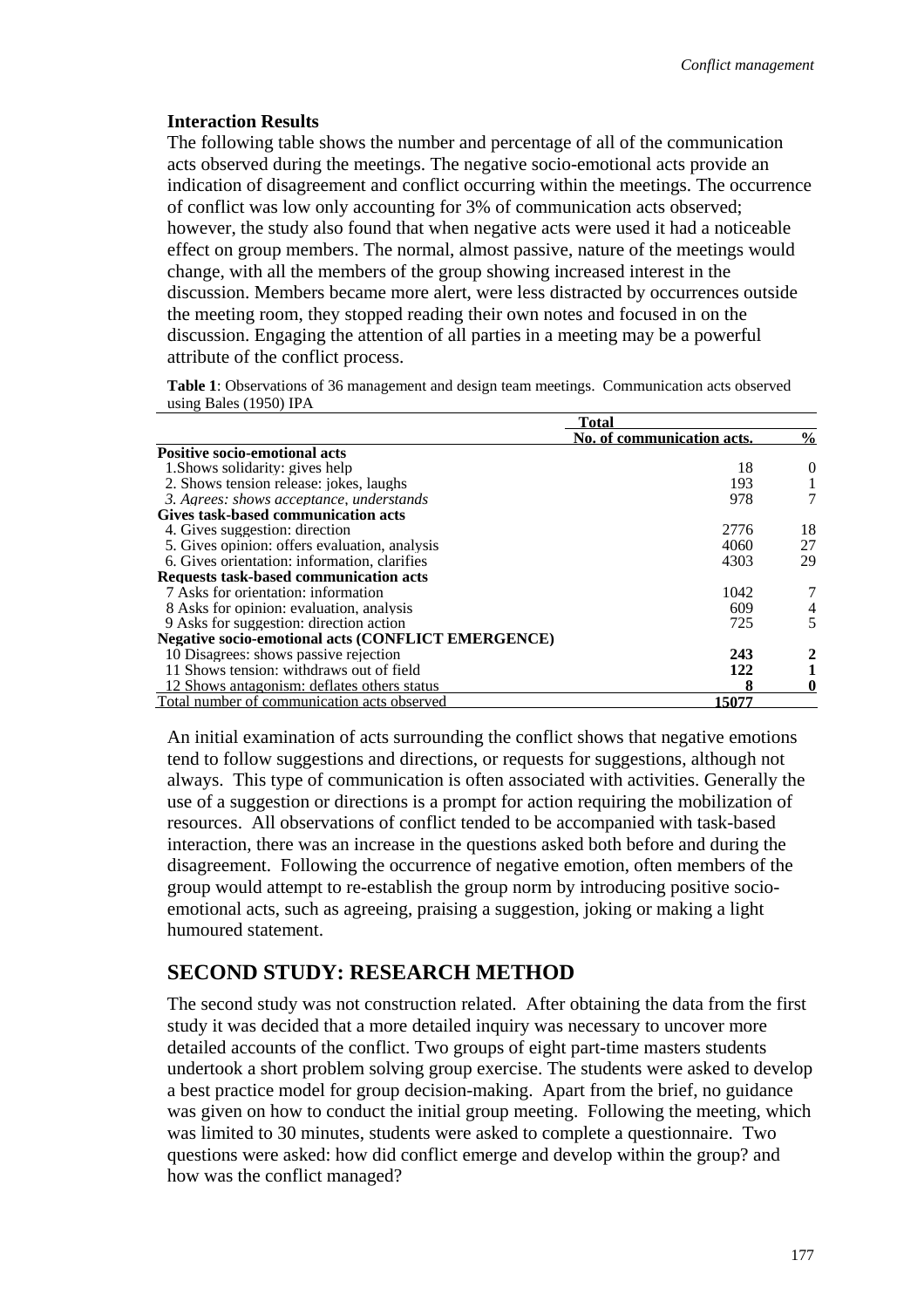### **Results for group questionnaires**

It was clear from the data collected that each member identified different reasons for conflict occurring, and different ways in which the group had contributed to its management or not. A summary of the responses to the questions follows.

### **Summary of responses to the question 'how did conflict emerge?'**

Perceptions of conflict within the groups varied enormously. While one member did not believe that the group had experienced any conflict stating that 'ideas were presented and discussed before being rejected or accepted' all other members of the group were able to recount episodes of conflict or disagreement. Some members drew a distinction between a disagreement and conflict. In such cases conflict was categorized by a split in the group, emotional debate, use of authoritarian dominance and assuming positions of leadership without nomination. The main distinction between disagreements and conflict was predominantly based on the level of emotion or commitment a person made to a particular view; however, it was clear that individuals could show their commitment in many different ways. One member of a group noted that 'the disagreements experienced were trivial and good natured and despite the conflict arising a workable solution to the problems was borne out from it'. However, other members of the same group showed concern over 'splits in the group', and suggested that the conflict increased 'when the aim of the task looked no closer to being achieved with only 5 minutes remaining in the session'. Many of the subjects stated that problems developed because 'difficulties (were experienced) in understanding the task and problem', 'misunderstanding of what the group was trying to achieve', or that conflict developed 'when an opinion or idea was put forward in an ambiguous way'. While many of the members stated that conflict emerged because of a lack of understand of both the task and other members one person stated that conflict emerged as the group members developed a better understand of others and the problem. As members recognized and understood the nature of discussion and proposals they were able to agree or disagree, or reserve their opinion. The latent objection of issues previously agreed resulted in a level of frustration experienced by some members. However, it was stated that 'once members understood they challenged others more forcefully'. A few members noted that the challenges and conflict improved the quality of discussion, for example, 'people's opinions were obviously challenged so different ideas were generated', 'other people often developed other peoples ideas which meant production of a better quality end result'. However there was a note of scepticism by some members who questioned whether the quality of discussion actually improved, in their opinion some members just thought that their input was better and their self acclaimed position of superiority was used to influence other members. Comments related to this observation included 'conflict occurred when people thought their ideas were superior'; 'individual characters influenced the group either by being over keen to provide input or quiet, shy or unwilling / or unable to provide ideas'; 'disagreements emerged when one person tries to impose him/herself as the leader, when a group member attempts to dominate the discussion, and insist that their view should be considered as the most important'. English was a second language for two members in one of the groups. Other members felt that this affected the level of understanding and ability to participate, one member noted that 'there was a limited input form certain members of the group due to their limited use and understanding of English'. Other related comments included 'communication and language barriers were a cause of conflict', 'I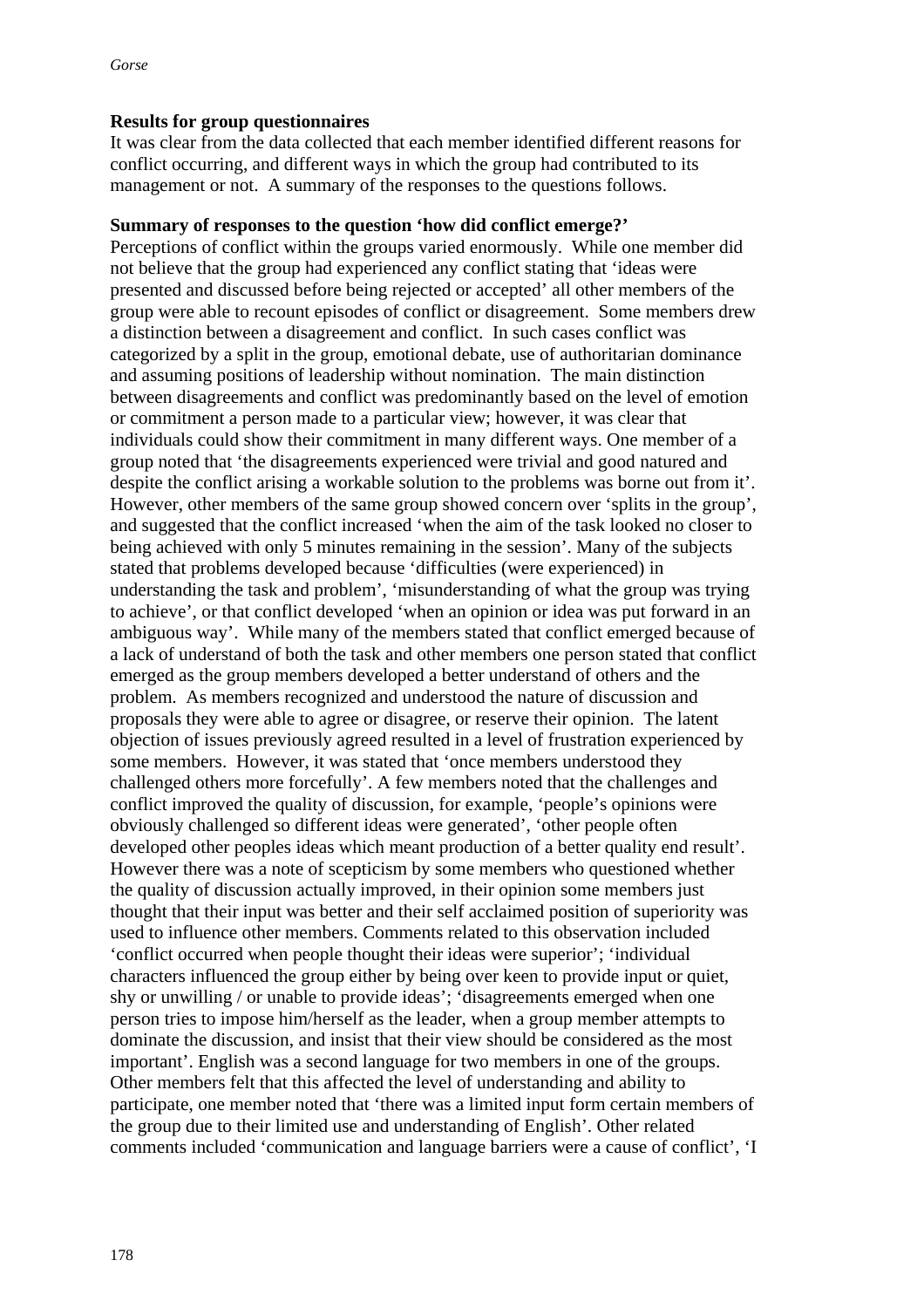was unsure whether what members of the group were saying were being understood by all'.

### **Summary of responses to the question 'how was the conflict managed?'**

Generally, the perceptions of approaches to conflict management from within each group varied from person to person. There were some points of agreement on how conflict management was approached, but differences in the tactics used and whether or not the conflict management was successful. For some member the combined involvement of the group was viewed as an important factor in resolving issues. Comments such as 'letting everyone know they have a voice' and 'providing opportunity to make opinions known' suggest that it was not only important that people contributed to the group decision, but that this participation was perceived as important in managing conflict. The belief that as many members as possible supported the group decision was also considered important during the management of conflict. It was suggested that conflict was managed 'by group consensus'; 'by using majority', ' the whole group stepped in to decide on the most optimum idea and dispel least acceptable idea'. However, the degree that decisions were based on group consensus was challenged by one person; 'members of the group highlighted their disagreement, this was then discussed with most of the group and direction was taken, however, not all members contributed so the decision did not reflect the whole group'. Another group member pointed out that a 'strong personality would sway the rest of the group'. One individual questioned whether conflict was managed; 'Personally I don't think that conflict was managed effectively. Some individuals provided little or no input while others seemed keen to pursue their own idea without fully appreciating or considering what others had to say. In some instances quiet individuals were encouraged to speak and provide input, but this was a rare occurrence'. Methods identified to reduce the tension and impact of conflict between members included: 'interruptions', 'conflict dissipated through humour and tacit acceptance'; 'disagreeing and discussing'; 'review the aim and objectives' and what one member referred to as 'divergence tactics – illustrating differences'. Some members felt that conflict had to be managed by decision-makers, such an approach was identified by members in both groups. With regard to the question of how was the conflict managed, statements such as 'by key individuals making a decision'; 'quick decisions and clear leadership; and a less authoritarian approach, suggested that individuals made an 'effort to compromise listen to ideas and make recommendations.'

## **DISCUSSION**

The literature discussed and results from the construction site meetings show an association between task based discussions and conflict. The results from the student meeting also show that both task and personal issues can manifest conflict, and that the group members and the social network attempt to manage conflict and prevent conflict escalation. From the questionnaire responses it is relatively straightforward to categorize the various approaches within Kilmann and Thomas' (1975) conflict handling styles grid. However, while the different approaches show a level of concern for themselves and for others, the participants also make reference to the task. While the grid is useful, conflict emergence and management in task groups involves a concern for self, others and the task, three dimension. Thus rather than replacing the concern for product with concern for others all three aspects should be included. This is especially true, when the product is used or has uses outside the core group (e.g. third party involvement).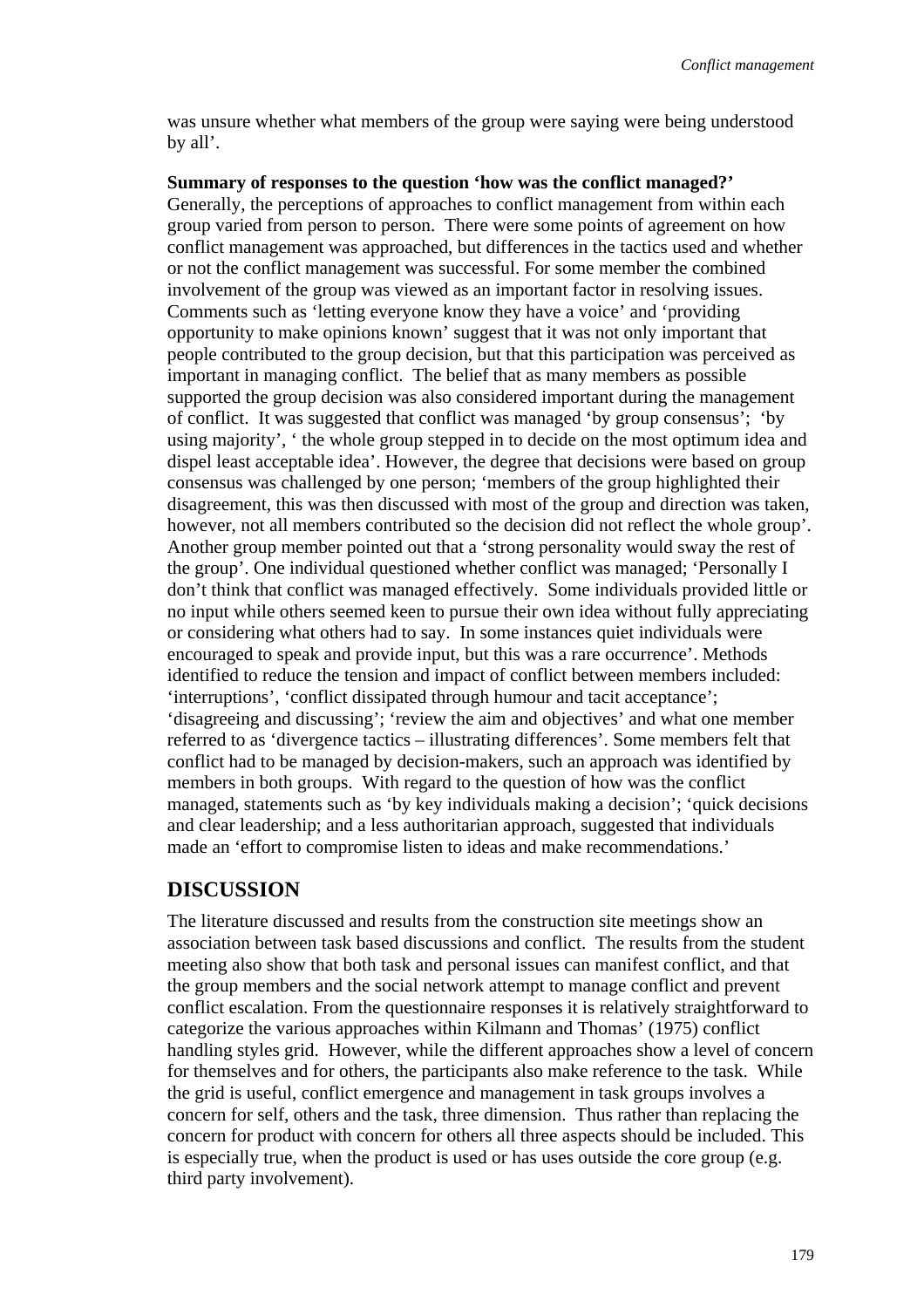

**Integrating and collaboration** approaches in the three dimensional model would occur in this area.

Where groups undertake tasks for third parties, effective conflict management strategies integrate ideas that help accomplish the task, protect individual members and consider the well being of other group members

**Figure 2**: Three dimensional approach to conflict management

The research shows that within short group experiences people can have different perceptions of conflict and the effectiveness of the different management strategies used. The statements made do show that group members are recognising, to different extents, the importance of accomplishing tasks, putting forward their ideas and accommodating others ideas when managing conflict. The study has shown that simple group exercises can be used to identify different perceptions of conflict, different approaches to conflict management and provide perspectives on the level of satisfaction experienced.

It is tempting to go through the different opinions presented in the questionnaire; however, this research shows is that there are many different reasons for conflict and approaches to conflict management. At this stage the results are very individual with only a few trends. Identifying different approaches to conflict management and their potential effects is useful. Uncovering how individuals interject and articulate their ideas and emotions as part of the conflict process will make an important contribution to knowledge in this field. The relationship between group norms and conflict is also important. The results from the study of 'real' management and design team meetings suggest that conflict may occur following certain types of statement. However, as pointed out by one of the students in the questionnaire results, people do not have the same level and comprehension of issues being discussed. It may be sometime after an initial statement was made that a person realizes what was meant and conflict reemerges. The reoccurrence of conflict in such instances may have little to do with what was discussed immediately before it.

The cyclic nature of change and conflict was previously discussed within the context of the construction process; however, it seems clear that conflict and change are linked at a much more fundamental level. Interaction that follows disagreements often attempts to develop greater understanding. Building a broader, more knowledgeable, context of the problem will change a person's understanding, whether or not they agree with the initial proposal. Changing a person's perspective may result in accommodating another position or it may strengthen previously held beliefs and encourage the individual to be more forceful.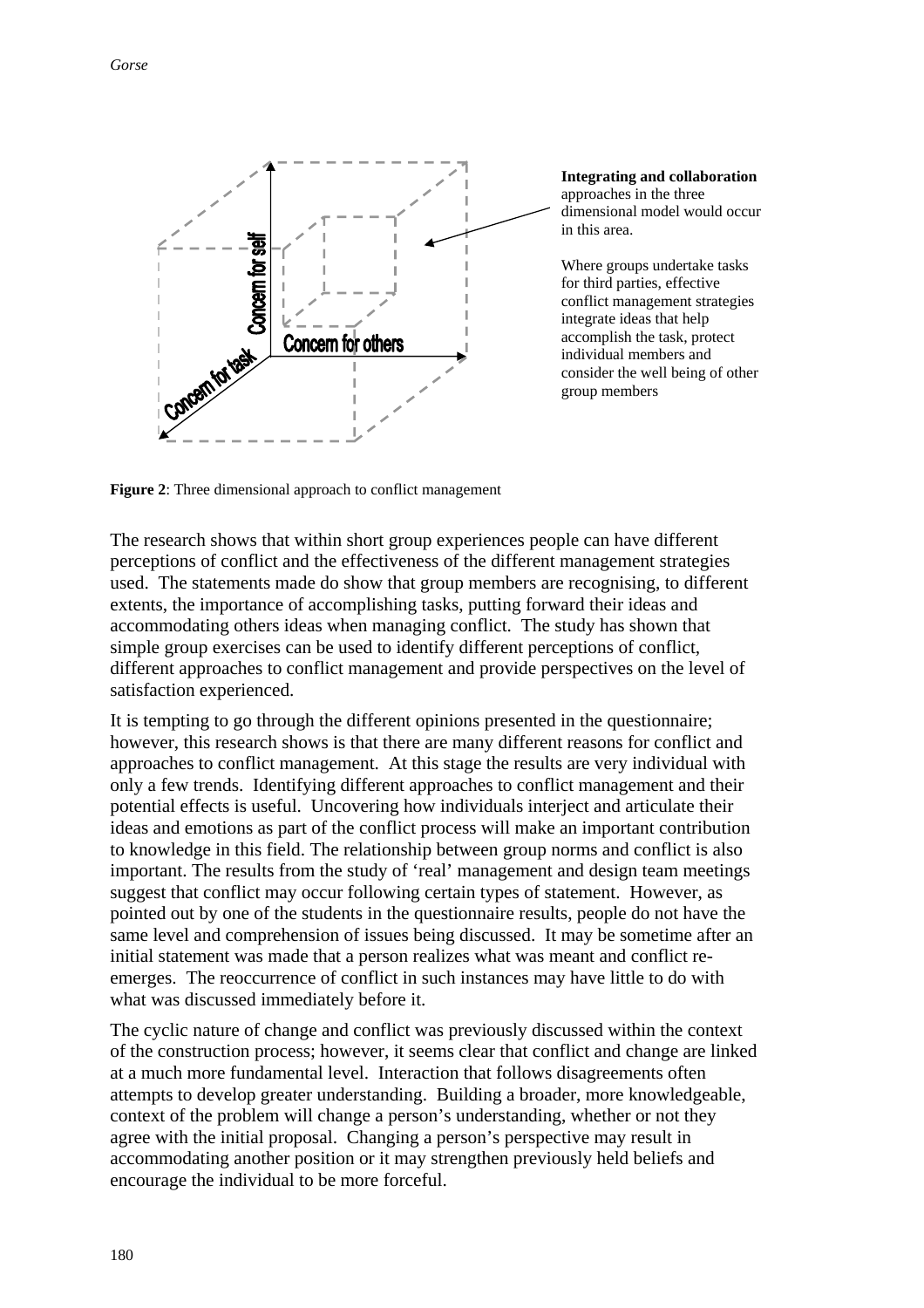### **CONCLUSION**

Initially this study intended to conduct an examination into data collected from previous research and then investigate in detail perspectives gained from two student groups' experience of conflict. The diversity in perspectives on conflict and conflict management gained from students engaged in a 30 minute group exercise has revealed that there are many and varied approaches, too many to consider in detail in this short paper. However, approaches identified can be considered under the headings of concern for task, concern for self and concern for others, rather than the traditional two dimensions of conflict management. Further research is necessary to uncover more and different strategies used by the individual and group and their affect on group members.

### **REFERENCES**

- Bales, R.F. (1950) *Interaction process analysis: a method for the study of small groups,* Cambridge USA, Addison-Wesley Press
- Belbin, R. M. (1993) *Team roles at work*. London, Butterworth-Heinemann
- Blake, R.R. and Moulton, J. S. (1964). *The managerial grid*, Houston, Texas, Gulf.
- Emmitt, S. and Gorse, C. A. (2003) *Construction communication*, Oxford, Blackwell Science
- Farmer, S.M. and Roth, J.(1998) Conflict handling behaviour in work groups: Effects of group structure, decision process and time. *Small Group Research*, **29**(6), 669-689.
- Ferguson, E. D. (1999) individual psychology and organizational effectiveness, *Journal of Individual Psychology*, **55**, 109-114
- Gameson, R.N. (1992) *An investigation into the interaction between potential building clients and construction professionals*, Unpublished PhD thesis, Department of Construction Management and Engineering, University of Reading.
- Gardiner, P. D and Simmons, J.E.L (1992) Analysis of conflict and change in construction projects, *Construction Management and Economics,* **10**, 459-478
- Gorse, C.A. (2002) *Effective interpersonal communication and group interaction during construction management and design team meetings*. Unpublished PhD thesis, School of Management, Faculty of the Social Sciences, University of Leicester.
- John, K (2000) Basic needs, conflict and dynamics in groups. *Journal of Individual Psychology*, **156**(4), 419-434
- Kilmann, R. and Thomas, K (1975) Interpersonal conflict-handling behaviour as a reflection of Jungian personality dimensions. *Psychological Reports* **37**, 971-980
- Loosemore, M. (1996) *Crisis management in building projects: A longitudinal investigation of communication behaviour and patterns within a grounded framework*, Unpublished Ph.D thesis, Department of Construction Management and Engineering. University of Reading.
- Loosemore, M, Nguyen, B.T. and Denis, N. (2000) An investigation into the merits of encouraging conflict in the construction industry. *Construction Management and Economics*, **18**, 447-456.
- O'Neil (2002) Conflict Management, *In:* Stevens, M. (ed) *Project Management Pathways,*  The Association for Project Management, Session 73, 1-18
- Ostmann, A. (1992) On the relationship between formal conflict structure and the social field. *Small Group Research*, **23**(1), 26-39.